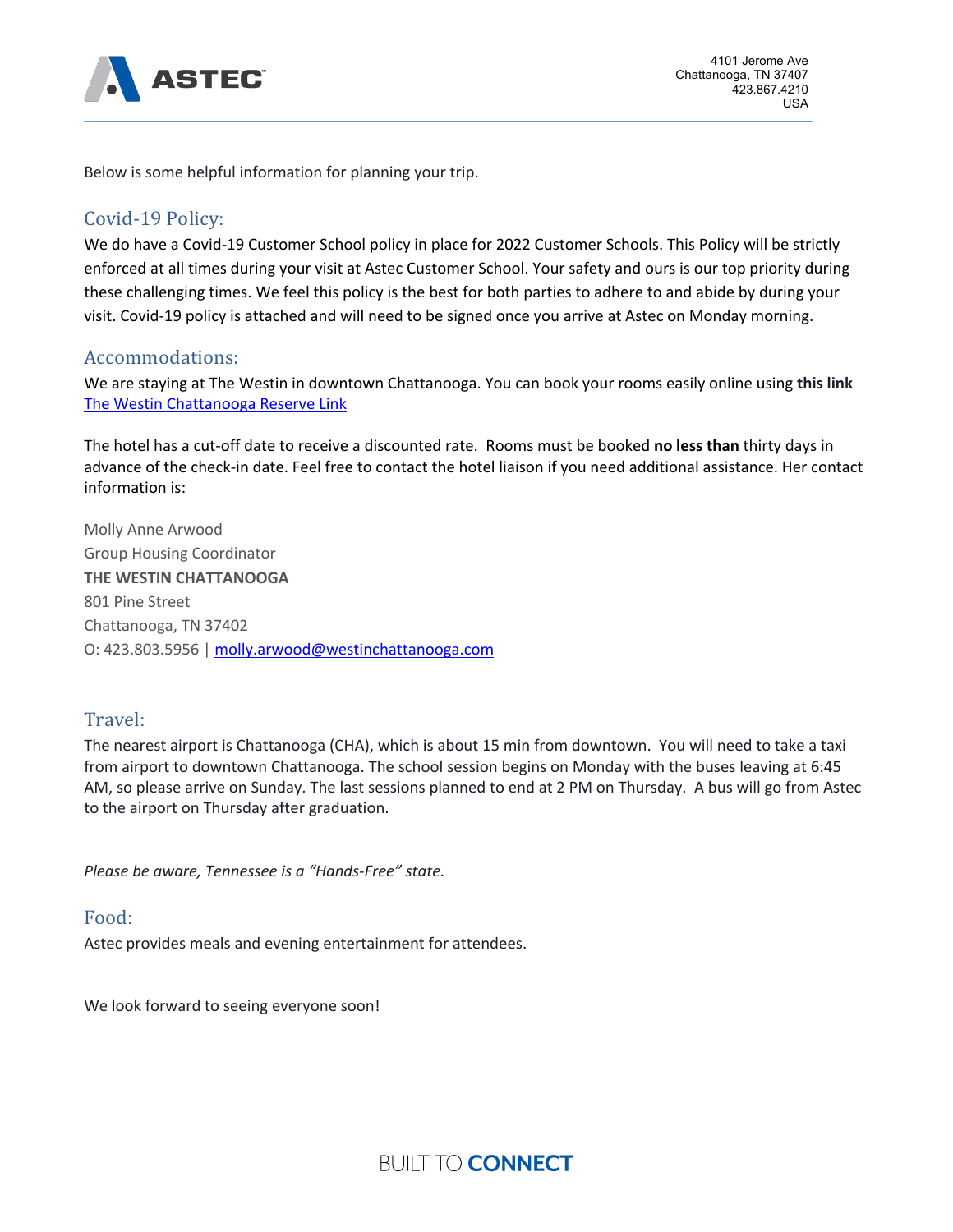

# **Astec Industries COVID-19 Visitor Policy**

# **VISITORS: Prior to your visit**

# **Please do not come to our site if any of these situations apply:**

- If you have a fever, which we are defining as a temperature greater than 100.4 °F
- If you are not feeling well AND have a cough, shortness of breath, or if you have a sensory loss of taste or smell
- If you, or any household member, including children, are quarantined due to positive COVID test or exposure
- If you have had close contact with a person who has a confirmed positive test for COVID within the last 14 days
- If you have been to a foreign country within the last 14 days
- If you have been in close contact with anyone who has travelled to a foreign country within the last 14 days

Close contact is defined as someone who was within 6 ft. of an infected person for at least 15 minutes starting from 2 days before illness onset (or for symptom free, 2 days prior to a COVID test) until the time the person is isolated.

#### **During School Hours**

Upon your arrival on the first day, you will be given a written copy of this policy and asked to sign in. Please use your own pen to avoid cross-contamination.

You will also have your temperature taken upon arrival and before entry into Astec training facility. This will be done each day upon arrival with a non-contact device. If you have a temperature greater than 100.4 °F, you will be asked to leave, and the bus will take you back to the hotel.

If you are entering the plant or office area, please immediately wash your hands thoroughly or use Astec Industries provided hand sanitizer.

You may be limited to certain areas within our facilities. Please avoid handshakes and other forms of physical contact.

A face mask will be always required unless you are eating or drinking while at Astec, Industries. Six (6) foot social distancing will also be always in place. Face masks will be available if needed.

We will be limiting our nightly events. Our schedule of events is yet to be determined.

Astec Industries will make every effort to make your visit valuable and safe, but we assume no responsibility for your wellness regarding COVID-19 and any variants.